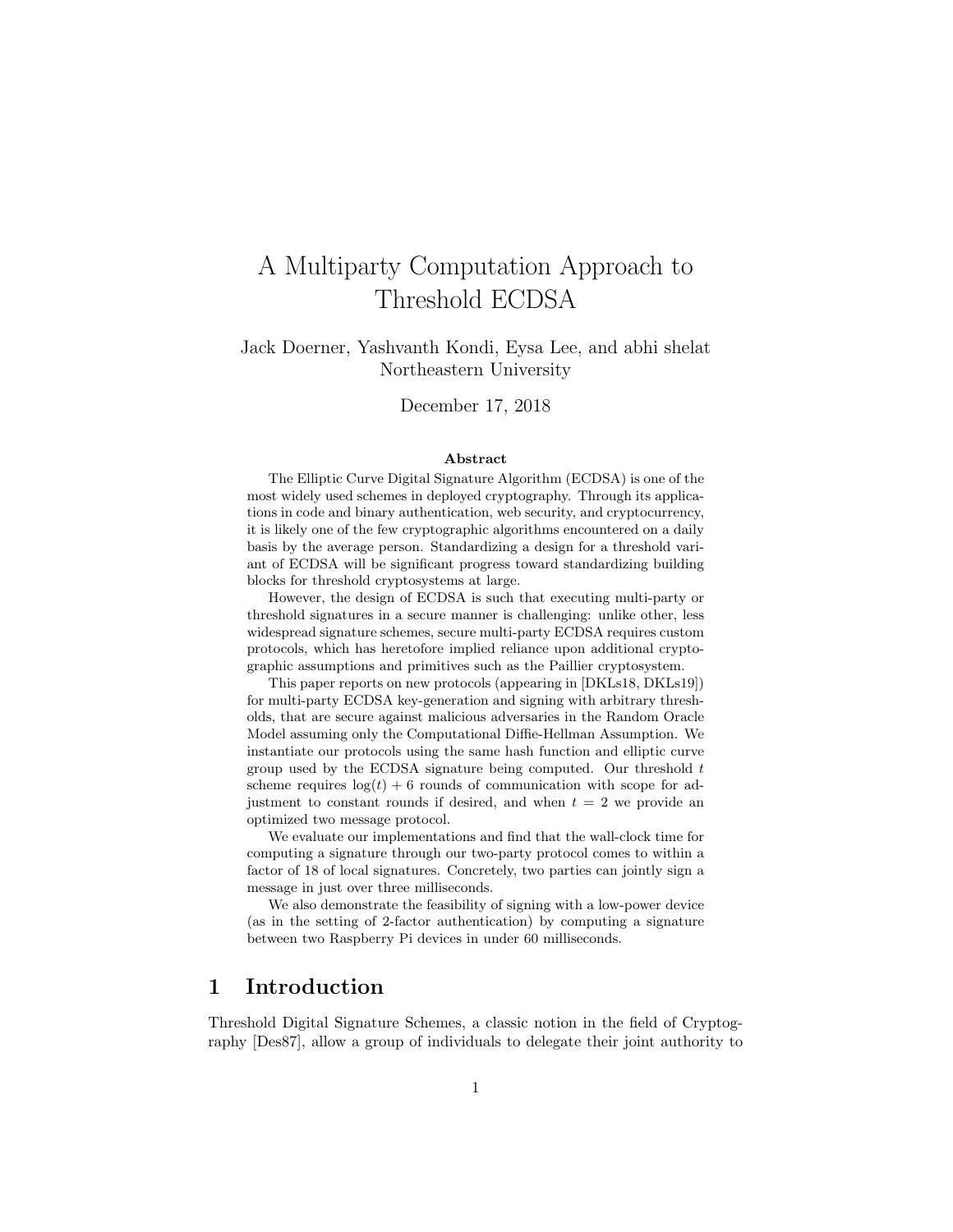sign a message to any subcommittee among themselves that is larger than a certain size. Though extensively studied, threshold signing is seldom used in practice, in part because until recently, threshold techniques for standard signatures tended to be highly inefficient, reliant upon unacceptable assumptions, or otherwise undesirable, while bespoke threshold schemes continue incompatible with familiar and widely-accepted standards.

Consider the specific case of the Elliptic Curve Digital Signature Algorithm (ECDSA), perhaps the most widespread of signatures schemes: almost all existing threshold techniques for generating ECDSA signatures require the invocation of heavy cryptographic primitives such as Paillier encryption [Lin17, GGN16, BGG17, GG18]. This leads both to poor performance and to reliance upon assumptions that are foreign to the mathematics on which ECDSA is based.

This is troublesome, because performance concerns and avoidance of certain assumptions often motivate the use of ECDSA in the first place. To address this probem, in [DKLs18, DKLs19] we propose an approach to computing threshold ECDSA signatures that makes use of Multiparty Computation (MPC) techniques, augmented by a simple linear check in the exponent to enforce security against malicious adversaries. Our techniques can be securely instantiated by relying on the hardness of the Computational Diffie-Hellman problem in the same curve as the ECDSA signature itself, in addition to using the same hash function as ECDSA. We implement and benchmark our protocols, showing that using native ECDSA assumptions for threshold ECDSA does not have to compromise on concrete efficiency; indeed our wall-clock times are better than all other current approaches in both the LAN and WAN settings.

The recent protocol of Lindell and Nof [LN18] is constructed under the Decisional Diffie-Hellman assumption, making use of a multiplier which can be instantiated using our CDH-based one (although this is not the one that they choose to implement for their benchmarks). However due to the large number of public key operations required by the zero-knowledge proofs in their protocol, we believe that our approach will compare favourably if their threshold ECDSA scheme were to be implemented using our multiplier.

In this paper we provide the necessary background to motivate the standardization of threshold ECDSA signature schemes, briefly describe our approach of using MPC techniques to achieve this task, and report the efficiency of our implementation to demonstrate that our protocol is already practical in a number of real-world settings. The technical details can be found in our published work [DKLs18, DKLs19].

## 2 Background

ECDSA is a standardized [Nat13, Ame05, Bro10] derivative of the earlier Digital Signature Algorithm (DSA), devised by David Kravitz [Kra93]. Where DSA is based upon arithmetic modulo a prime, ECDSA uses elliptic curve operations over finite fields. Compared to its predecessor, it has the advantage of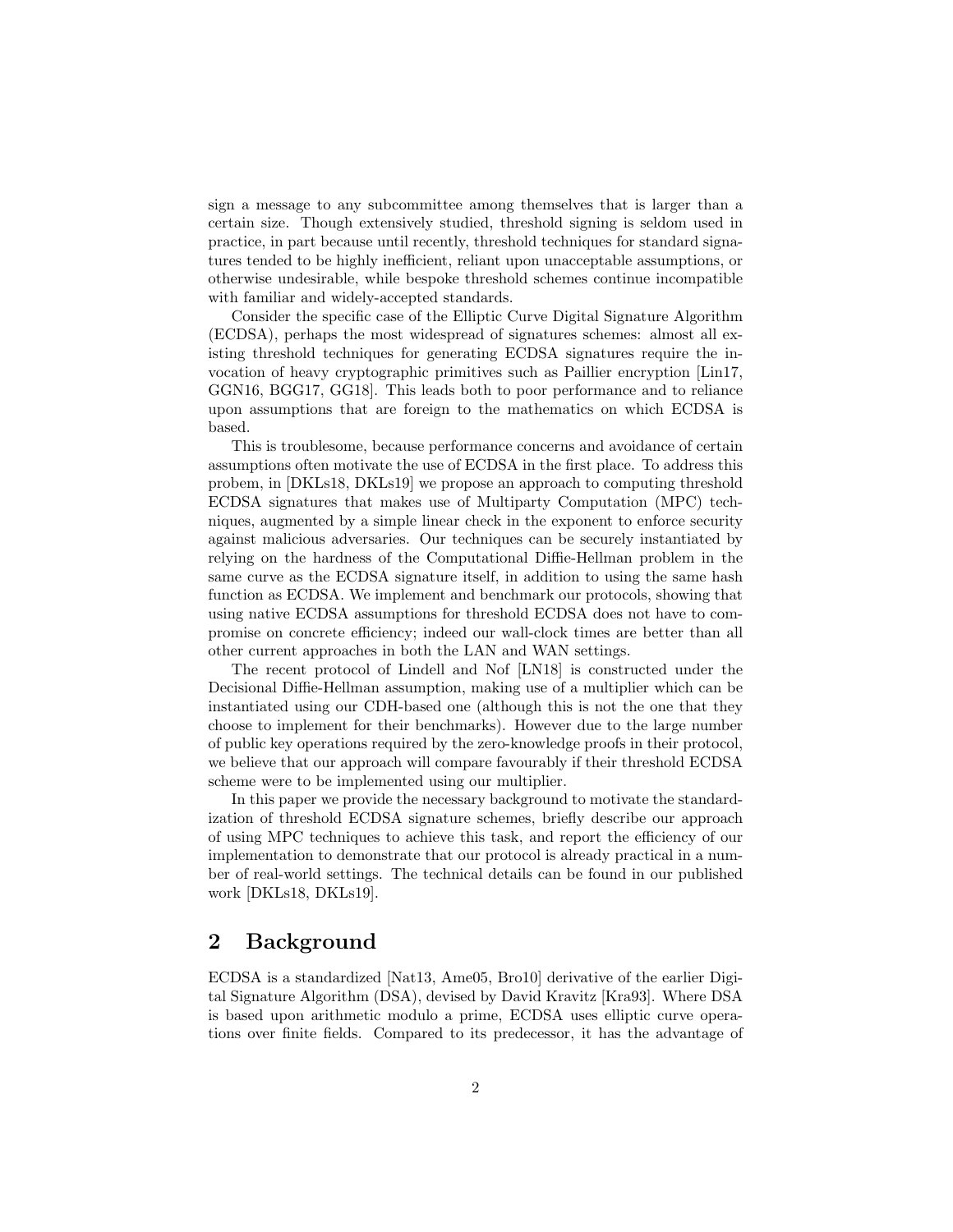being more efficient and requiring much shorter key lengths for the same level of security. In addition to the typical use cases of authenticated messaging, code and binary signing, remote login, &c., ECDSA has been eagerly adopted where high efficiency is important. For example, it is used by TLS  $[BWBG^+06]$ , DNSSec [HW12], and many cryptocurrencies, including Bitcoin [Bit17b] and Ethereum [Woo17].

A t-of-n threshold signature scheme is a set of protocols which allow n parties to jointly generate a single public key, along with  $n$  private shares of a joint secret key, and then privately sign messages if and only if  $t$  (some predetermined number) of those parties participate in the signing operation. In addition to satisfying the standard properties of signature schemes, it is necessary that threshold signature schemes be secure in a similar sense to other protocols for multi-party computation. That is, it is necessary that no malicious party can subvert the protocols to extract another party's share of the secret key, and that no subset of fewer than t parties can collude to generate signatures.

The concept of threshold signatures originates with the work of Yvo Desmedt [Des87], who proposed that multi-party and threshold cryptographic protocols could be designed to mirror societal structures, and thus cryptography could take on a new role, replacing organizational policy and social convention with mathematical assurance. Although this laid the motivational groundwork, it was the subsequent work of Desmedt and Frankel [DF89] that introduced the first true threshold encryption and signature schemes. These are based upon a combination of the well-known ElGamal [ElG84] and Shamir Secret-Sharing [Sha79] primitives, and carry the disadvantage that they require a trusted party to distribute private keys. Pedersen [Ped91] later removed the need for a trusted third party.

Desmedt and Frankel [DF89] recognized the difficulties inherent in designing threshold systems for standard signature schemes. Nevertheless, they later returned to the problem [DF91], proposing a non-interactive threshold system for RSA signatures [RSA78]. This was subsequently improved and proven secure in a series of works [DF92, GJKR96a, DSDFY94, Sho00]. Threshold schemes were also developed for Schnorr [Sch89, SS01] and DSA [Lan95, GJKR96b, MR01] signatures. Many of these schemes were too inefficient to be practical, however.

The efficiency and widespread acceptance of ECDSA make it a natural target for similar work, and indeed threshold ECDSA signatures are such a useful primitive that many cryptocurrencies are already implementing a similar concept in an ad-hoc manner [Bit17a]. Unfortunately, the design of the ECDSA algorithm poses a unique problem: the fact that it uses its nonce in a multiplicative fashion frustrates attempts to use typical linear secret sharing systems as primitives.

It has only very recently become practically feasible to compute a threshold ECDSA signature along with setup; of the broadly two approaches, one using homomorphic encryption [GG18, LN18] and the other MPC [DKLs18, DKLs19] a clear winner is yet to emerge. The homomorphic encryption based approaches are more efficient in terms of communication, while the MPC approach is more efficient in computation. While the works of [GG18, LN18] require a constant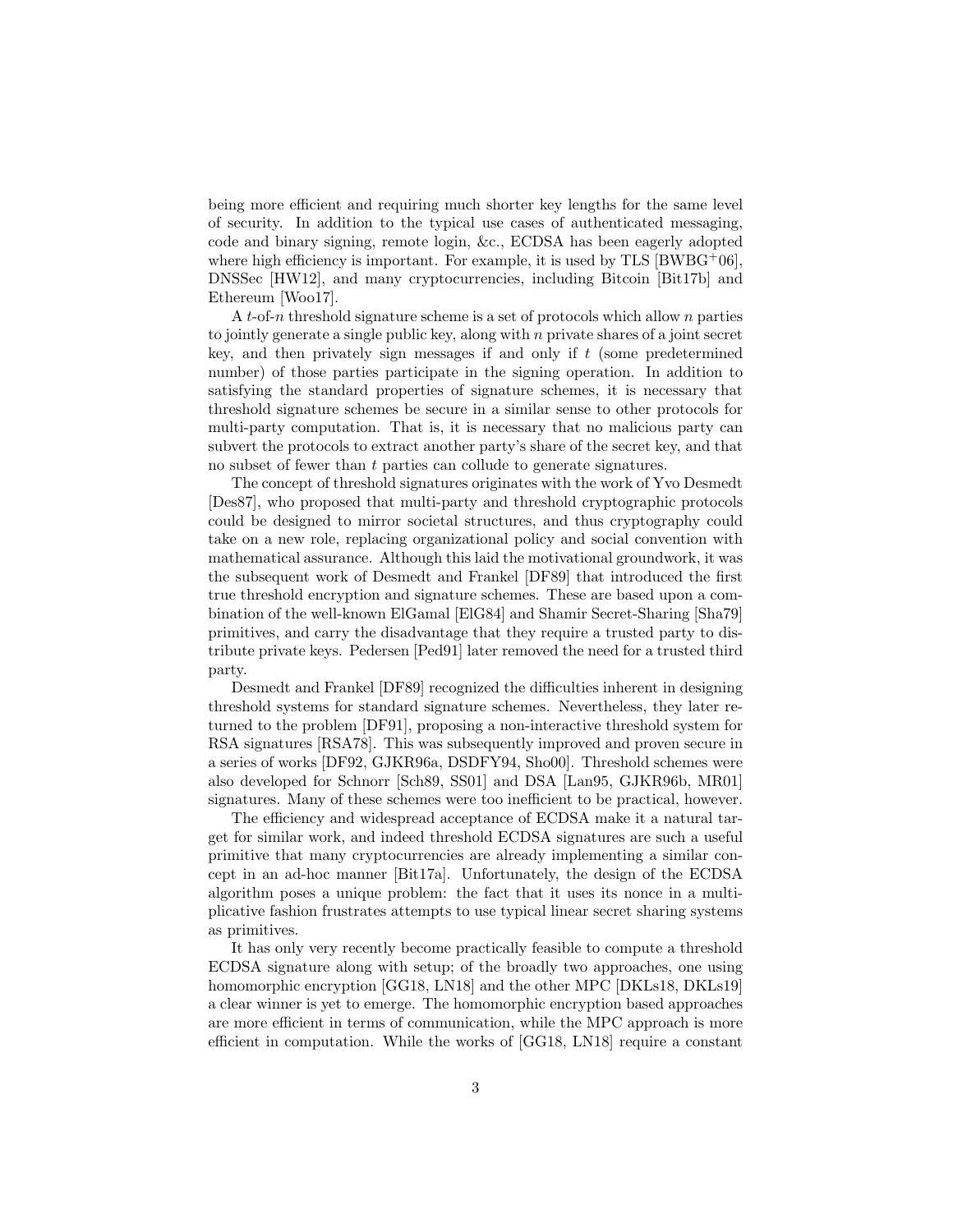number of rounds (as opposed to  $log(t)$  in the MPC approach) the MPC approach can in principle be made constant-round at the expense of some computation and communication, by means of the Bar-Ilan and Beaver inversion technique [BB89] (work in progress). We note that in terms of wall-clock time (accounting for network costs, etc), in both the WAN and LAN settings, our benchmarks for signature generation significantly outperform those of [GG18, LN18]. While the benchmarks of [LN18] were performed on a single threaded machine, we do not believe that additional cores on commodity hardware will bridge the difference in performance to be comparable to the MPC approach. The setup times for our MPC approach is orders of magnitude more efficient than the ones based on homomorphic encryption.

## 3 Our Techniques

We present two sets of protocols; a general  $t$ -of-n multiparty threshold ECDSA scheme [DKLs19] that requires  $log(t) + 6$  rounds to sign, and a specialized minimally interactive 2-of-n scheme [DKLs18] that requires only 2 rounds (one in each direction) to sign. Both have similar setup protocols.

Recall the signing equation for ECDSA,

$$
\sigma = \frac{H(m) + \mathsf{sk} \cdot r_x}{k}
$$

where m is the message,  $H$  is a hash function, sk is the secret key,  $k$  is the instance key, and  $r_x$  is the x-coordinate of the elliptic curve point  $R = k \cdot G$  (G being the generator for the curve). At a high level, our approach is constituted by the following recipe:

1. Setup:

- (a) Key generation. To establish the common signing key sk, each party chooses a random additive share of sk, of which they compute a t-of-n Shamir sharing and communicate said shares to other parties privately. The validity of shares received is checked by having each party broadcast their share in the exponent, and verifying that every possible interpolation in the exponent yields the same value (which can be done in time  $\mathcal{O}(n)$ .
- (b) Base Oblivious Transfers. Along with signing key generation, the setup required for the OT-based multiplier (consisting of the base OTs to be extended later) is done at this time.
- 2. Signing a message m:
	- (a) Nonce generation. A key-agreement protocol is used to produce a nonce  $R$ , of which the discrete logarithm  $k$  is multiplicatively shared among the parties. In the two party setting this is done by Diffie-Hellman, whereas in the multiparty setting a  $t$ -party multiplier is used for this task.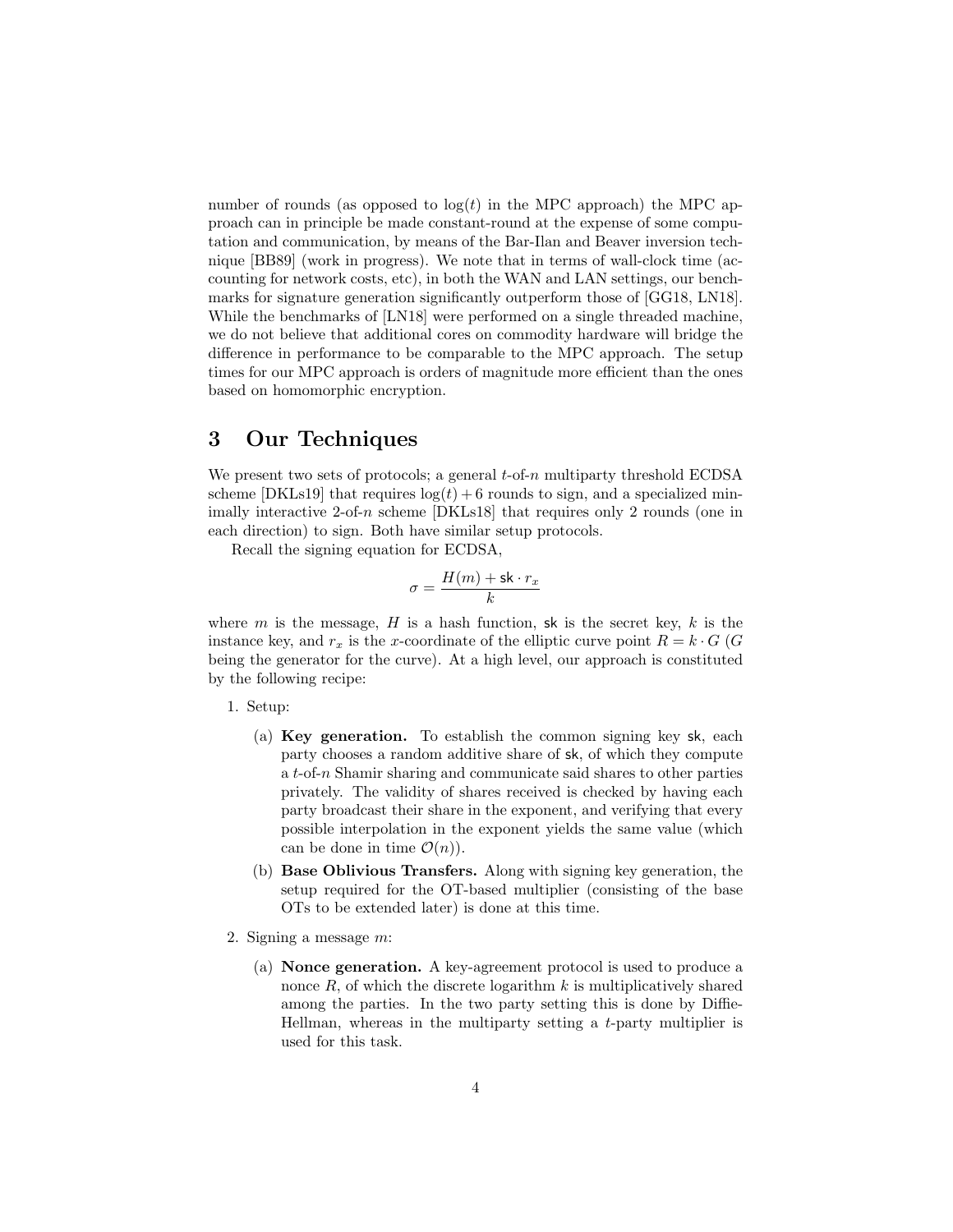(b) **Multiplication.** A *t*-party multiplication protocol is used to compute additive shares of  $sk/k$  and  $1/k$ , from which an additive sharing of a complete signature  $\sigma$  can be obtained by simple linear combination.

To compute these multiplications, one could apply generic multiparty computation over arithmetic circuits, but generic MPC techniques incur large practical costs in order to achieve malicious security. Instead, we construct a new two-party multiplication protocol, based upon the semi-honest Oblivious-Transfer (OT) multiplication technique of Gilboa [Gil99], which we harden to tolerate malicious adversaries. Note that even if the original Gilboa multiplication protocol is instantiated with a malicious-secure OT protocol, it is vulnerable to a simple selective failure attack whereby the OT sender (Alice) can learn one or more bits of the secret input of the OT receiver (Bob). We mitigate this attack by encoding Bob's input randomly, such that Alice must learn more than a statistical security parameter number of bits in order to determine his unencoded input.

(c) Consistency check. In order to verify that consistent inputs were supplied to the multipliers, we introduce a simple *consistency check* mechanism. In essence, the parties combine their shares with the secret key and instance key in the exponent, such that if the shares are consistent then they evaluate to a constant value. This check is a novel and critical element of our protocols, and we conjecture that it can be applied to other domains. The security of this mechanism relies on the hardness of the CDH problem in the elliptic curve group used by the signature itself.

## 4 Implementation

We created proof-of-concept implementations of our two-party and  $t$ -of-n setup and signing protocols in the Rust language. Our implementation uses the secp256k1 curve, as standardized by NIST [Bro10]. Additionally, we chose our statistical security parameter as 80. In all cases where our protocols permitted a choice among different methods for instantiating a particular primitive, we chose the option that most closely mirrors the ECDSA specification. For example, we chose SHA-256 as our hash function, and we implemented Oblivious Transfer Extensions using a combination of the protocol of Keller et al. [KOS15] and our own varant of the protocol of Chou and Orlandi [CO15], since this method works over the same elliptic curve as ECDSA and requires no assumptions beyond those necessary to prove our signing protocols secure.

In our implementation, each party parallelizes its interactions with its counterparties, using a number of threads equal to the number of parties, up to a specified maximum. While it is hypothetically possible for our setup protocol to parallelize key-generation and one-time Oblivious Transfer Extension initialization, our implementation runs these two phases sequentially, and thus the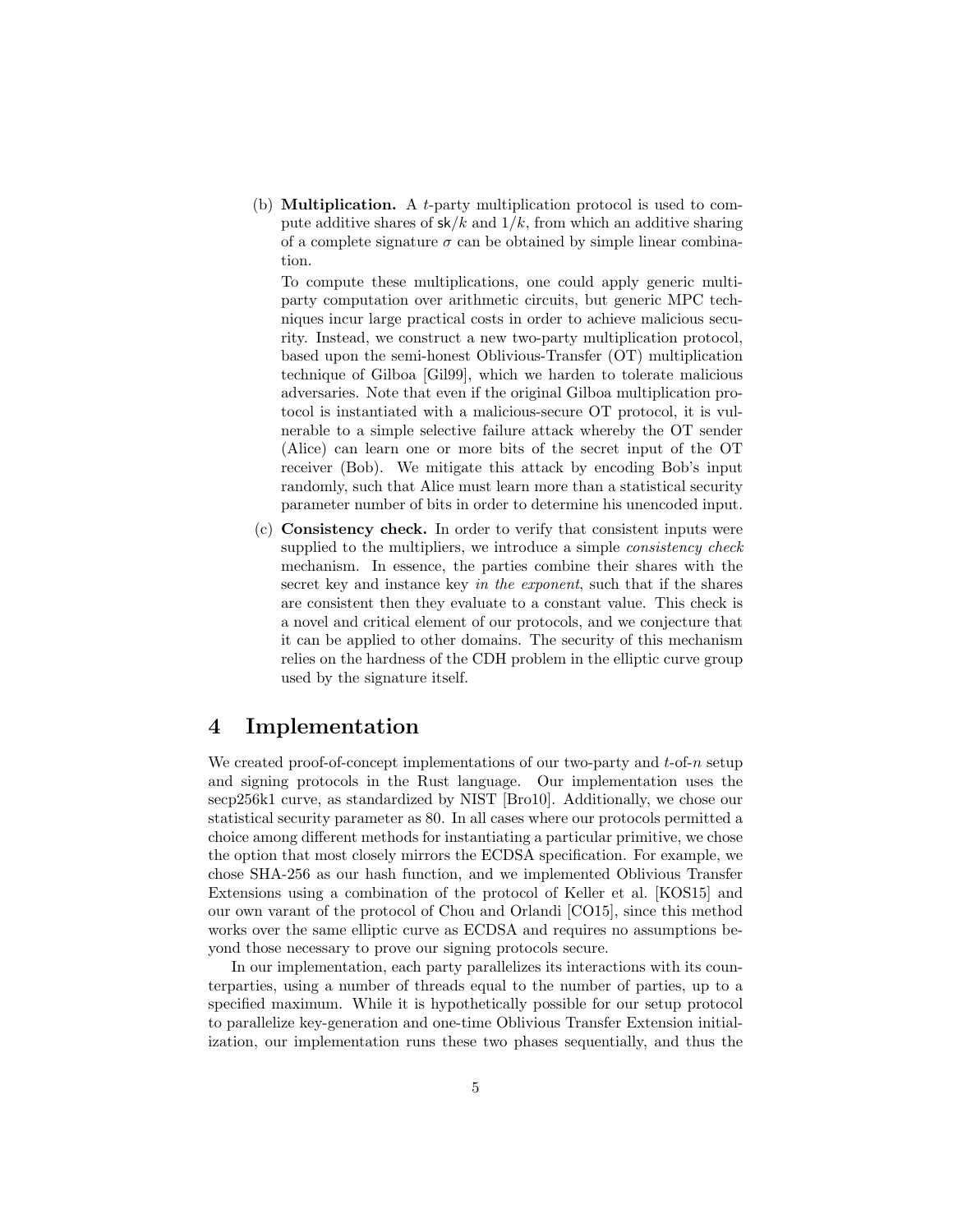| $n/t$ Range | $n/t$ Step     | Samples (Signing) | Samples (Setup) |
|-------------|----------------|-------------------|-----------------|
| [2, 8]      |                | 16000             | 2000            |
| (8, 16)     | 2              | 8000              | 1000            |
| (16, 32)    | $\overline{4}$ | 4000              | 500             |
| (32, 64]    | 8              | 2000              | 250             |
| (64, 128)   | 16             | 1000              | 125             |
| (128, 256)  | 32             | 500               | 62              |

Table 1: **LAN Benchmark Parameters**. For signing we varied  $t$  according to these parameters, and for setup we varied n, fixing  $t = \lfloor (n + 1)/2 \rfloor$ .

round count of setup is increased from five to eight.

We benchmarked our implementation using a set of Google Cloud Platform n1-highcpu-8 nodes, each running Ubuntu 18.04 with kernel 4.15.0. Each node of this type has four physical cores clocked at 2.0 GHz, and is capable of executing eight threads simultaneously. Each party participating in a benchmark was allocated one node, and the parties communicated via Google's internal network. We compiled our code using the nightly version of Rust 1.28, with the default level of optimization. Parallelism was provided by the Rayon crate and, as each node can execute eight threads simultaneously, we limited the number of threads used in signing to ten (having arrived at this number empirically). Our hash function implementations were written in C using compiler intrinsics, and were compiled with GCC 8.2.0. Our benchmarking programs were designed to establish insecure connections among the parties one time only, and then run a batch of setup or signing operations, measuring the wall clock time for the entire batch. Thus, they record overhead due to latency and bandwidth constraints, but they do not record overhead due to private or authenticated channels.

### 4.1 LAN Benchmarks

For benchmarks in the LAN setting, we created a set of 256 nodes in Google's South Carolina datacenter. Among these nodes, we measured the bandwidth to be generally between 5 and 10 Gbits/sec, and the round-trip latency to be approximately 0.3 ms. Using these nodes, we collected data for both our setup and signing protocols using combinations of parameters as specified in Table 1. For signing benchmarks, all costs are independent of  $n$ , the number of parties in the larger group from whom the signing parties are selected. Consequently, we varied only  $t$ , the number of parties actually participating in signing. For setup, only computation costs depend upon  $t$ , and not bandwidth; consequently we varied n and set  $t = \lfloor (n+1)/2 \rfloor$ , which we determined to be the most expensive value relative to a particular choice of  $n$ . Our aim in choosing sample counts was to ensure each benchmark took five to ten minutes in total, in order to smooth out artifacts due to transient network conditions. Our results for setup are reported in Figure 1, and our results for signing are reported in Figure 2.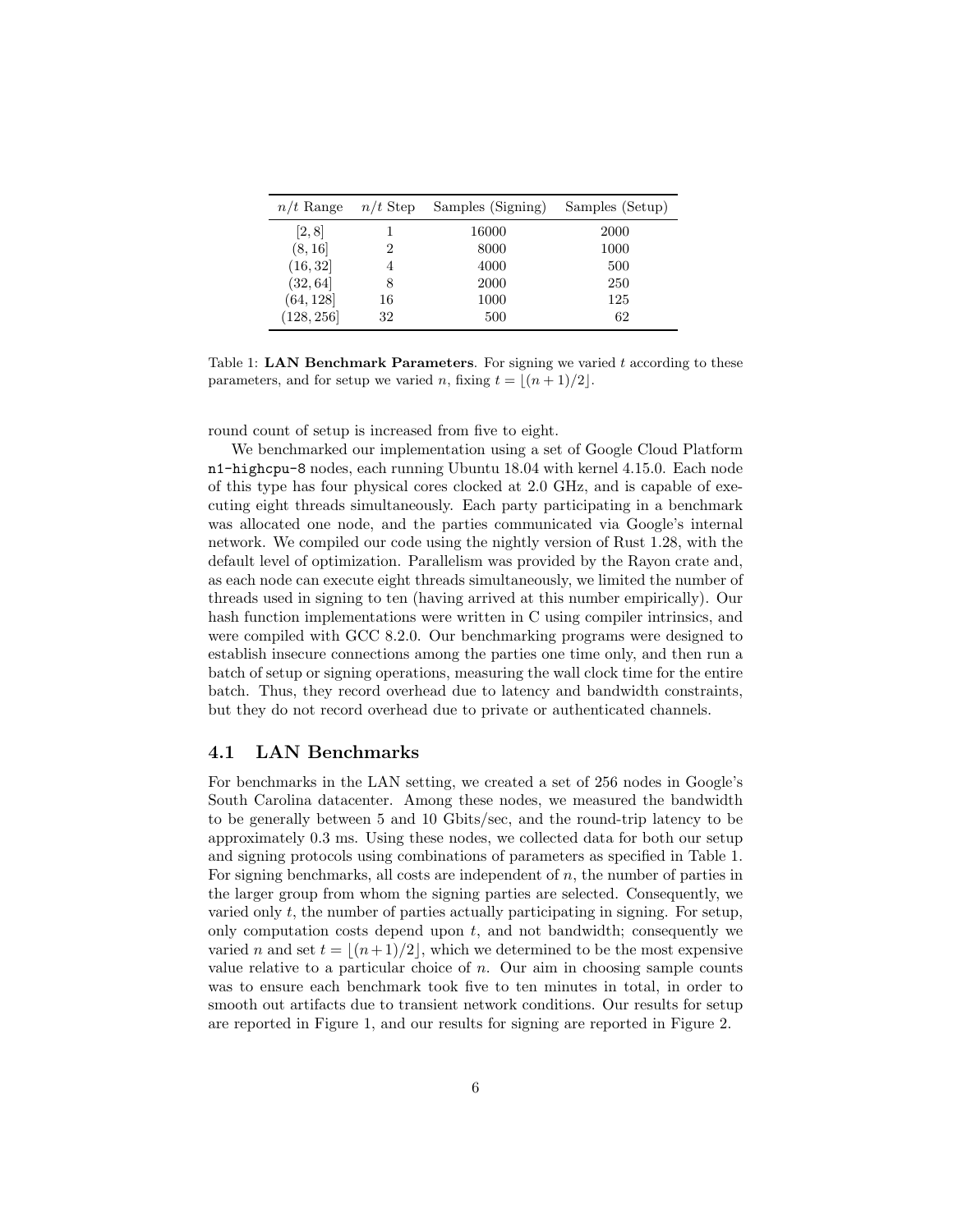

Figure 1: Wall Clock Times for  $n$ -Party Setup over LAN. Note that all parties reside on individual machines in the same datacenter, and latency is on the order of a few tenths of a millisecond.

#### 4.2 Comparison

In a similar benchmark environment to our own, but without parallelism, the 2-of-2 protocol of Lindell [Lin17] was reported to require 36.8 ms for signing with only two parties, and 2435 ms for key-generation. Our two-party protocol requires only 5.8ms for 2-of-2 signing, and allowing parallelism, our  $t$ -of-n protocol is capable of signing with 20 parties in 31.6 ms (a slightly shorter time envelope). For setup (which includes key-generation) our protocols require 45 ms with two parties and 232 with 20.

In the arbitrary-threshold context, a number of prior and contemporary works exist. As with Lindell's protocol, we did not benchmark their protocols in our environment, and so no truly fair comparison is possible. Nevertheless, all of them report benchmarks among 2 to 20 LAN-connected parties on broadly similar hardware to our own, and we believe it possible to draw some loose conclusions by comparing their results. The protocol of Gennaro and Goldfeder [GG18] appears to be the fastest prior or concurrent work: they do not count network costs or report benchmarks for their key-generation protocol, but claim that in terms of computation their signing protocol requires 77 ms among two parties and 509 ms among 20. Lindell and Nof [LN18] report benchmarks that count network costs, but do not take advantage of parallelism. They demonstrate signing times of 305 ms among two parties and 5 seconds among 20, and key-generation times of 11 and 28 seconds, respectively. The protocols of Gennaro et al. [GGN16] and Boneh et al. [BGG17] are somewhat slower; for explicit comparisons with these, we refer the reader to Doerner et al. [DKLs18, DKLs19]. In all parameter regimes reported, all prior and concurrent works are at least one order of magnitude slower than our own in terms of both key-generation and signing, and in some cases we improve upon them by two or more orders of magnitude. We stress again that as these benchmarks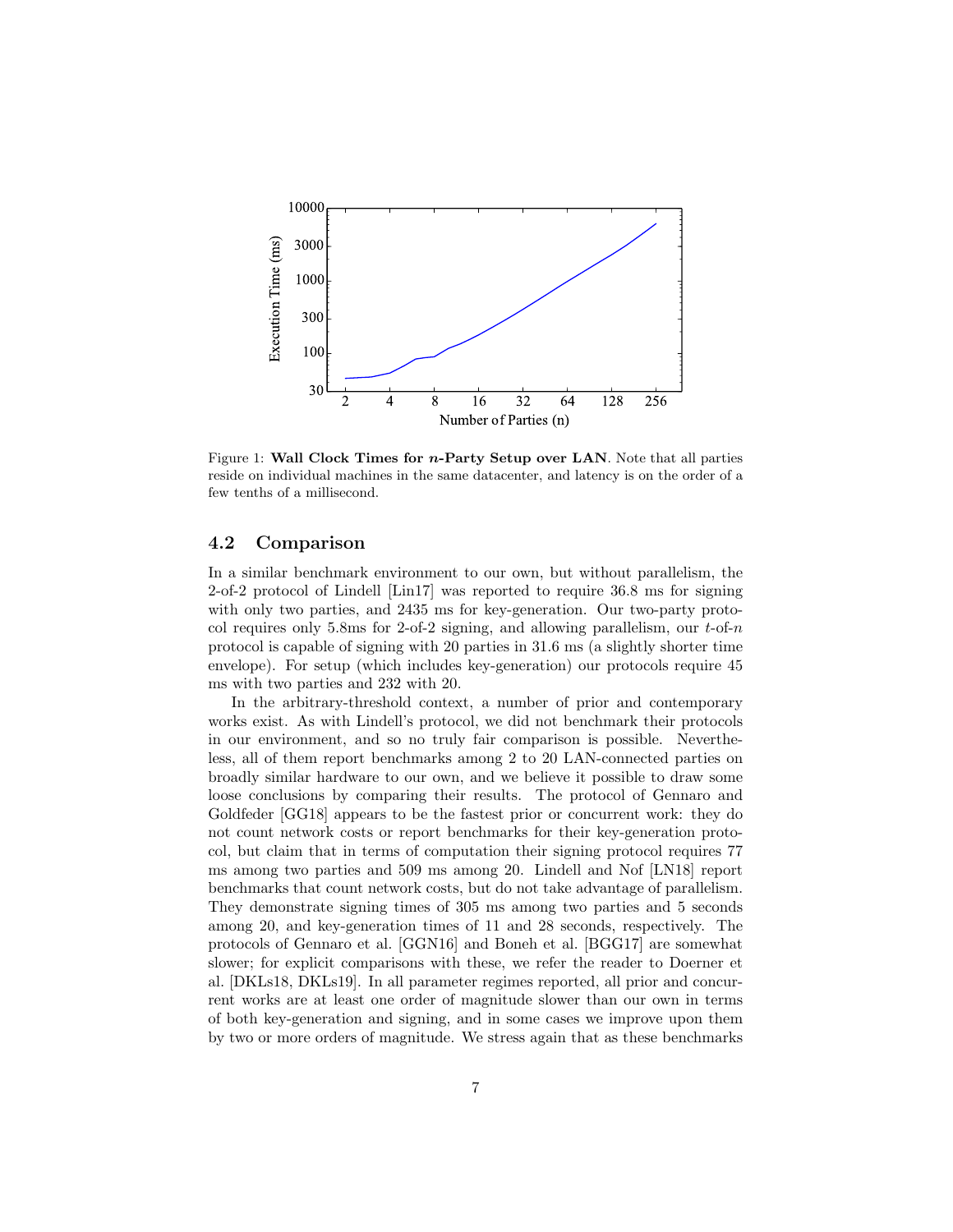

Figure 2: Wall Clock Times for t-Party Signing over LAN. Note that all parties reside on individual machines in the same datacenter, and latency is on the order of a few tenths of a millisecond.

were not run in identical environments, they do not constitute a fair comparison. Nevertheless, we do not believe that environmental differences account for the performance discrepancy.

#### 4.3 WAN Benchmarks

Our protocol is at a disadvantage relative to other works in terms of round count and bandwidth cost. In order to demonstrate the practical implications of this fact, we ran an additional benchmark in the WAN setting. We chose 16 Google datacenters (otherwise known as zones) that offer instances with current-generation CPUs; these are located on a map in Figure 3. Five were located inside the United States, in South Carolina, Virginia, Oregon, California, and Iowa. Among these, the longest leg was between Oregon and South Carolina, with a round-trip latency of 66.5 ms and bandwidth of 353 Mbits/sec. The remaining 11 were located in Montreál, London, Frankfurt, Belgium, the Netherlands, Finland, Sydney, Taiwan, Tokyo, Mumbai, and Singapore. Among the complete set, the longest leg was between Belgium and Mumbai, with a round-trip latency of 348 ms and a bandwidth of 53.4 MBits/sec. We tested two configurations: one with only the five US datacenters participating, and another with all 16. For each configuration, we performed benchmarks with one party in each participating datacenter, and with eight parties in each participating datacenter. In all cases, we collected 125 samples. Results are reported in Table 2, along with comparative data from our LAN benchmarks.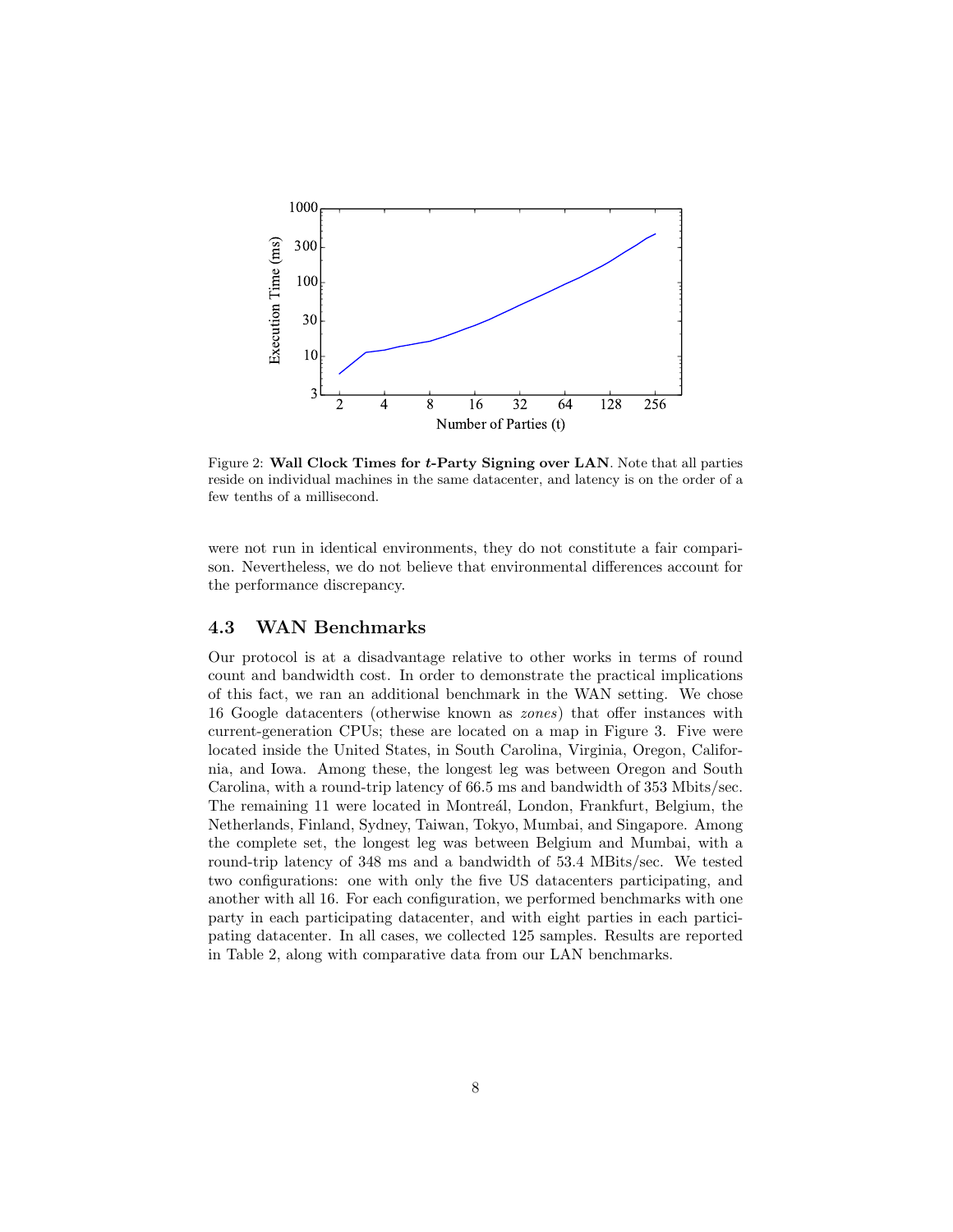

Figure 3: Map of Datacenter Locations used for WAN Benchmarks, with latency figures along a few of the longer routes. The subgroup of five zones inside the US are highlighted in red.

| Parties/Zones | Signing Rounds | Signing Time | Setup Time |
|---------------|----------------|--------------|------------|
| 5/1           | 9              | 13.6         | 67.9       |
| 5/5           | 9              | 288          | 328        |
| 16/1          | 10             | 26.3         | 181        |
| 16/16         | 10             | 3045         | 1676       |
| 40/1          | 12             | 60.8         | 539        |
| 40/5          | 12             | 592          | 743        |
| 128/1         | 13             | 193.2        | 2300       |
| 128/16        | 13             | 4118         | 3424       |

Table 2: Wall-clock Times in Milliseconds over WAN. The benchmark configurations used are described in Section 4.3. For signing we varied  $t$  according to these parameters, and for setup we varied n, fixing  $t = \lfloor (n + 1)/2 \rfloor$ . Benchmarks involving only a single zone are LAN benchmarks, for comparison.

#### 4.4 Low-power Benchmarks

Finally, we performed a set of benchmarks on a group of three Raspberry Pi model 3B+ single-board computers in order to demonstrate the feasibility of evaluating our protocols on small, low-powered devices. Each board has a single, quad-core ARM-based processor clocked at 1.4 GHz. The boards were loaded with Raspbian Linux (kernel 4.14) and connected to one another via ethernet. As an optimization for the embedded setting, we abandoned SHA-256 (except where required by ECDSA) in favor of the BLAKE2 hash function [ANWOW13], using assembly implementations provided by the BLAKE2 authors. To simulate the setting wherein an embedded device signs with a more powerful one, we used a 2013 15" Macbook Pro running Mac OS 10.13 (i.e. one author's laptop). This machine was engaged in other tasks at the time of benchmarking, and no attempt was made to prevent this. We benchmarked 2-of-2 signing and setup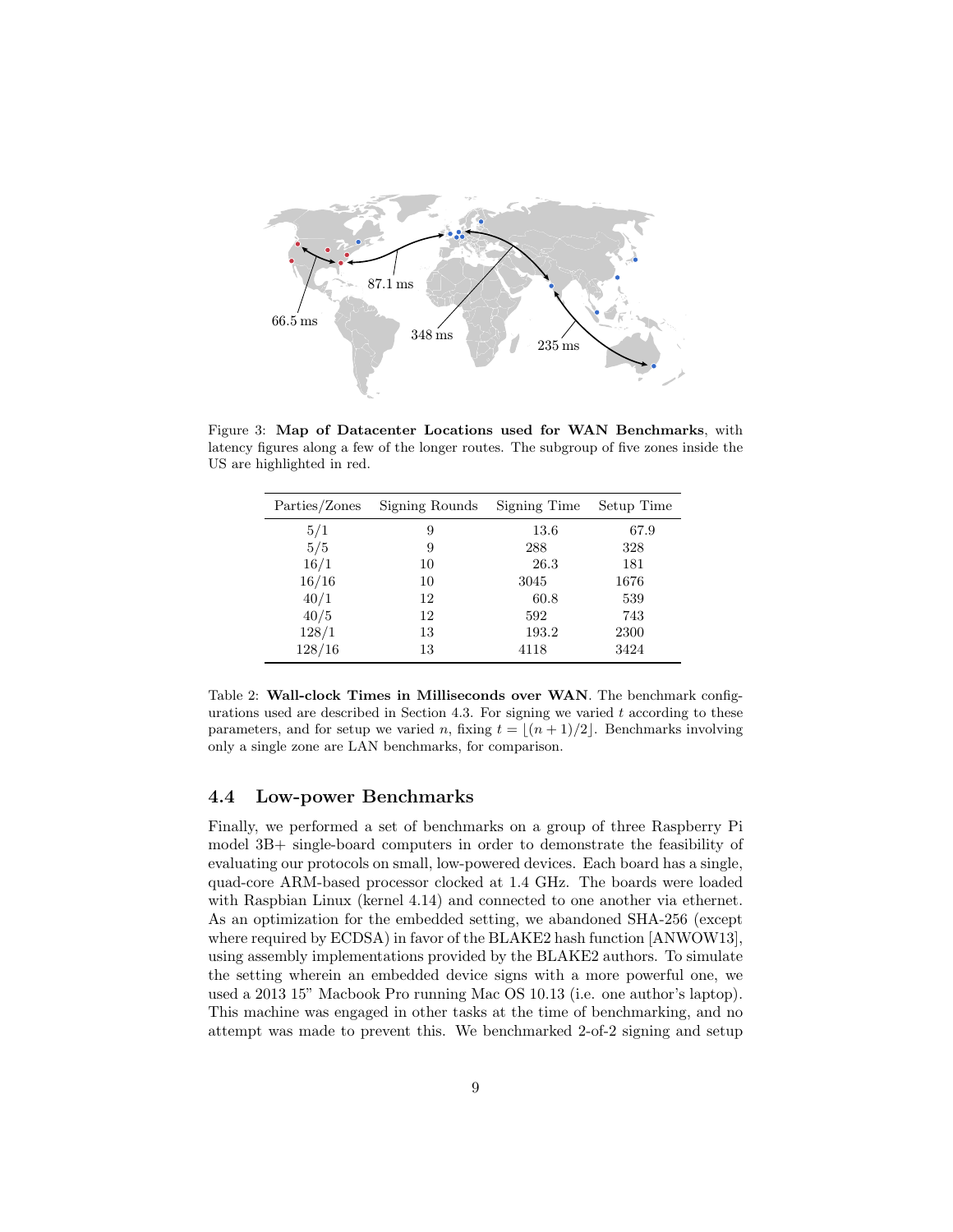| Configuration | Benchmark    | Setup Time | Signing Time |
|---------------|--------------|------------|--------------|
| Macbook/RPi   | $2$ -of- $2$ | 1419       | 52.6         |
| $2\times$ RPi | $2$ -of- $2$ | 1960       | 58.5         |
| $3\times$ RPi | $3-6f-3$     | 2277       | 162          |

Table 3: Wall-clock Times in Milliseconds for Raspberry Pi. The benchmark configurations used are described in Section 4.4.

between the Macbook and a single Raspberry Pi, and  $t$ -of-n setup and signing among the group of Pis, with  $t$  and  $n$  set as both 2 and 3. For setup, we collected 50 samples, and for signing, we collected 250. Results are presented in Table 3. We observe that in spite of the limitations of the hardware on which these benchmarks were run, the signing time remains much less than a second, and setup requires only a few seconds. Thus we expect our protocol to be computationally efficient enough to run even on embedded devices such as hardware tokens or smartwatches, and certainly on more powerful mobile devices such as phones.

## 5 Conclusion

Threshold signature schemes are a powerful cryptographic primitive that are natural building blocks for any threshold cryptosystem, direct applications notwithstanding. Unfortunately, ECDSA which is one of the most widely deployed signature schemes, does not permit a simple threshold variant. Candidate solutions for this problem have only recently entered the realm of practical feasibility, therefore formulating a standard for this task will be substantial progress toward widespread deployment of threshold variants of signatures already in use today.

In this paper we make the case for the use of MPC techniques to solve this problem, demonstrating protocols to compute threshold ECDSA signatures that add no assumptions foreign to ECDSA itself. Our benchmarks indicate that our threshold ECDSA scheme achieves the best wall-clock times of such schemes known to date, showing that being conservative in assumptions need not come at the cost of concrete efficiency.

## References

- [Ame05] American National Standards Institute. X9.62: Public Key Cryptography For The Financial Services Industry: The Elliptic Curve Digital Signature Algorithm (ECDSA), 2005.
- [ANWOW13] Jean-Philippe Aumasson, Samuel Neves, Zooko Wilcox-O'Hearn, and Christian Winnerlein. Blake2: simpler, smaller, fast as md5. https://blake2.net/blake2.pdf, 2013.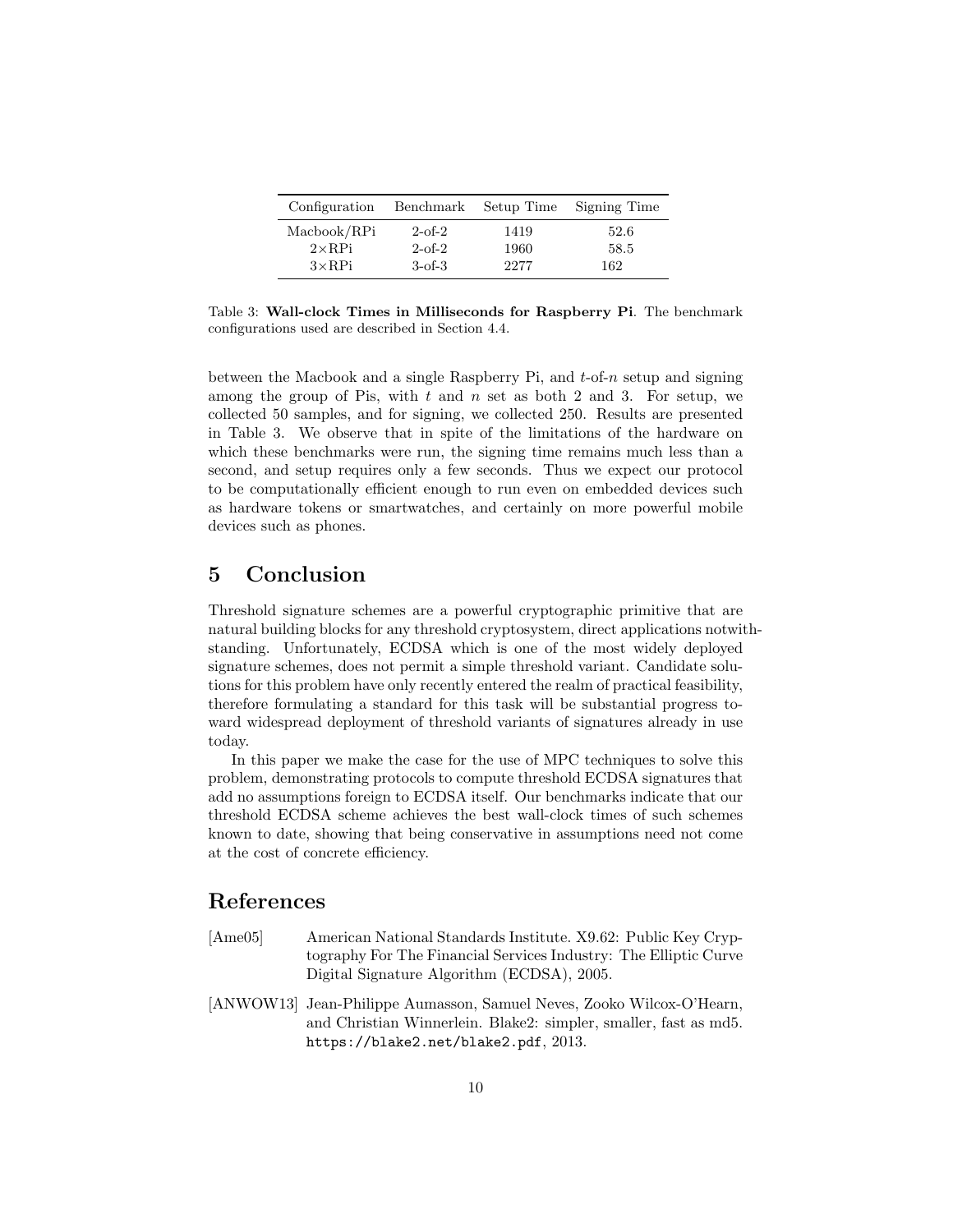- [BB89] J. Bar-Ilan and D. Beaver. Non-cryptographic fault-tolerant computing in constant number of rounds of interaction. In Proceedings of the Eighth Annual ACM Symposium on Principles of Distributed Computing, PODC '89, pages 201–209, New York, NY, USA, 1989. ACM.
- [BGG17] Dan Boneh, Rosario Gennaro, and Steven Goldfeder. Using level-1 homomorphic encryption to improve threshold dsa signatures for bitcoin wallet security. In LATINCRYPT, 2017.
- [Bit17a] Bitcoin Wiki. Multisignature. https://en.bitcoin.it/wiki/ Multisignature, 2017. Accessed Oct 22, 2017.
- [Bit17b] Bitcoin Wiki. Transaction. https://en.bitcoin.it/wiki/ Transaction, 2017. Accessed Oct 22, 2017.
- [Bro10] Daniel R. L. Brown. Sec 2: Recommended elliptic curve domain parameters, 2010.
- [BWBG+06] S. Blake-Wilson, N. Bolyard, V. Gupta, C. Hawk, and B. Moeller. Elliptic curve digital signature algorithm (dsa) for dnssec. https: //tools.ietf.org/html/rfc4492, 2006.
- [CO15] Tung Chou and Claudio Orlandi. The simplest protocol for oblivious transfer. In LATINCRYPT, 2015.
- [Des87] Yvo Desmedt. Society and group oriented cryptography: A new concept. In CRYPTO, 1987.
- [DF89] Yvo G. Desmedt and Yair Frankel. Threshold cryptosystems. In CRYPTO, 1989.
- [DF91] Yvo Desmedt and Yair Frankel. Shared generation of authenticators and signatures (extended abstract). In CRYPTO, 1991.
- [DF92] Yvo Desmedt and Yair Frankel. Parallel reliable threshold multisignature, 1992.
- [DKLs18] J. Doerner, Y. Kondi, E. Lee, and a. shelat. Secure two-party threshold ecdsa from ecdsa assumptions. In 39th IEEE Symposium on Security and Privacy, 2018.
- [DKLs19] J. Doerner, Y. Kondi, E. Lee, and a. shelat. Threshold ecdsa from ecdsa assumptions: The multiparty case. In  $40th$  IEEE Symposium on Security and Privacy (to appear), 2019.
- [DSDFY94] Alfredo De Santis, Yvo Desmedt, Yair Frankel, and Moti Yung. How to share a function securely. In STOC, 1994.
- [ElG84] Taher ElGamal. A public key cryptosystem and a signature scheme based on discrete logarithms. In CRYPTO, 1984.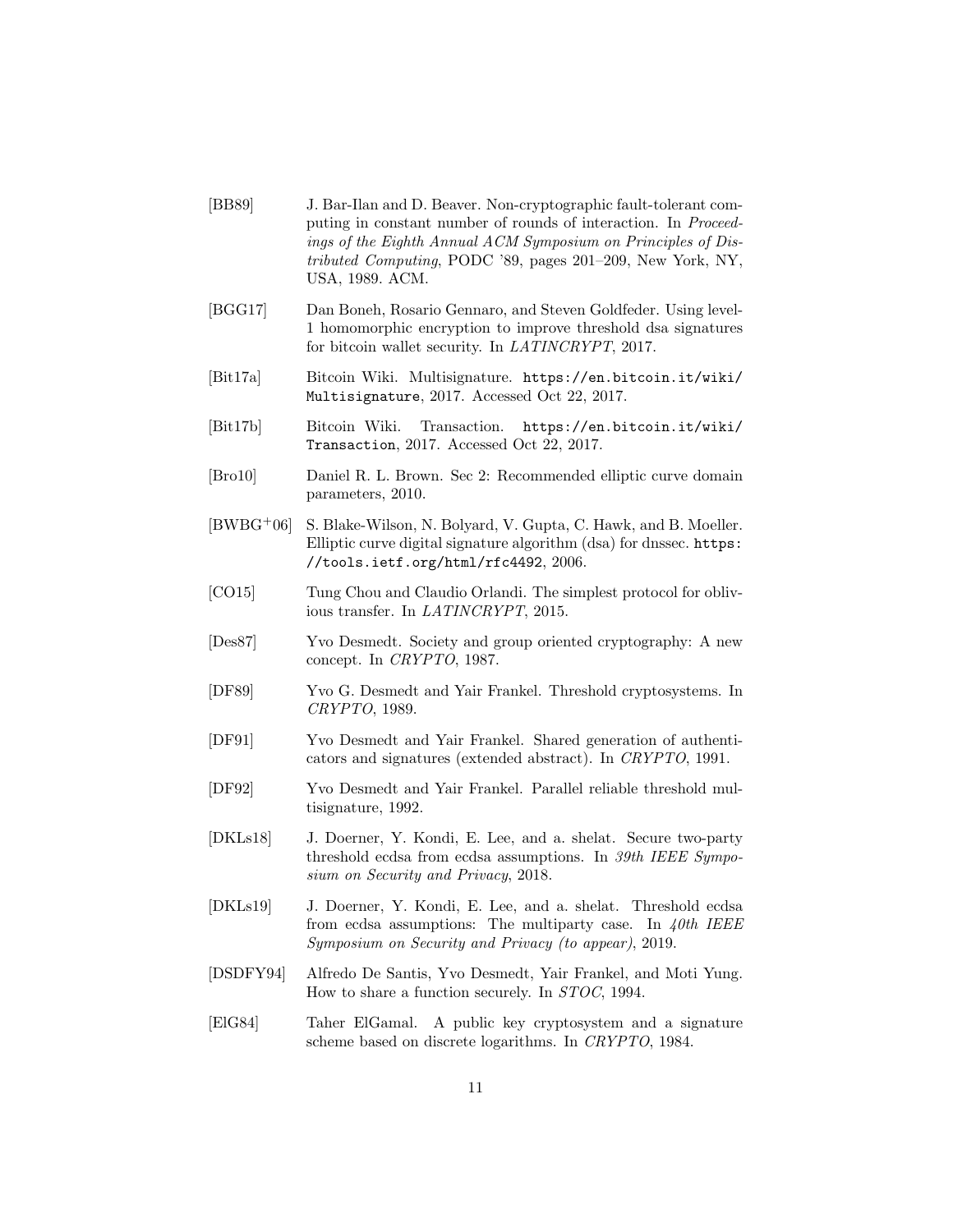- [GG18] Rosario Gennaro and Steven Goldfeder. Fast multiparty threshold ecdsa with fast trustless setup. In Proceedings of the 2018 ACM SIGSAC Conference on Computer and Communications Security, CCS '18, pages 1179–1194, New York, NY, USA, 2018. ACM.
- [GGN16] Rosario Gennaro, Steven Goldfeder, and Arvind Narayanan. Threshold-Optimal DSA/ECDSA Signatures and an Application to Bitcoin Wallet Security. 2016.
- [Gil99] Niv Gilboa. Two party rsa key generation. In CRYPTO, 1999.
- [GJKR96a] Rosario Gennaro, Stanislaw Jarecki, Hugo Krawczyk, and Tal Rabin. Robust and efficient sharing of rsa functions. In CRYPTO, 1996.
- [GJKR96b] Rosario Gennaro, Stanislaw Jarecki, Hugo Krawczyk, and Tal Rabin. Robust threshold dss signatures. In EUROCRYPT, 1996.
- [HW12] P. Hoffman and W.C.A. Wijngaards. Elliptic curve digital signature algorithm (dsa) for dnssec. https://tools.ietf.org/ html/rfc6605, 2012.
- [KOS15] Marcel Keller, Emmanuela Orsini, and Peter Scholl. Actively secure OT extension with optimal overhead. In CRYPTO, 2015.
- [Kra93] D.W. Kravitz. Digital signature algorithm, jul 1993. US Patent 5,231,668.
- [Lan95] Susan K. Langford. Threshold dss signatures without a trusted party. In CRYPTO, 1995.
- [Lin17] Yehuda Lindell. Fast secure two-party ecdsa signing. In CRYPTO, 2017.
- [LN18] Yehuda Lindell and Ariel Nof. Fast secure multiparty ecdsa with practical distributed key generation and applications to cryptocurrency custody. In Proceedings of the 2018 ACM SIGSAC Conference on Computer and Communications Security, CCS '18, pages 1837–1854, New York, NY, USA, 2018. ACM.
- [MR01] Philip MacKenzie and Michael K. Reiter. Two-party generation of dsa signatures. In CRYPTO, 2001.
- [Nat13] National Institute of Standards and Technology. FIPS PUB 186- 4: Digital Signature Standard (DSS). http://nvlpubs.nist. gov/nistpubs/FIPS/NIST.FIPS.186-4.pdf, 2013.
- [Ped91] Torben Pryds Pedersen. A threshold cryptosystem without a trusted party. In EUROCRYPT, 1991.